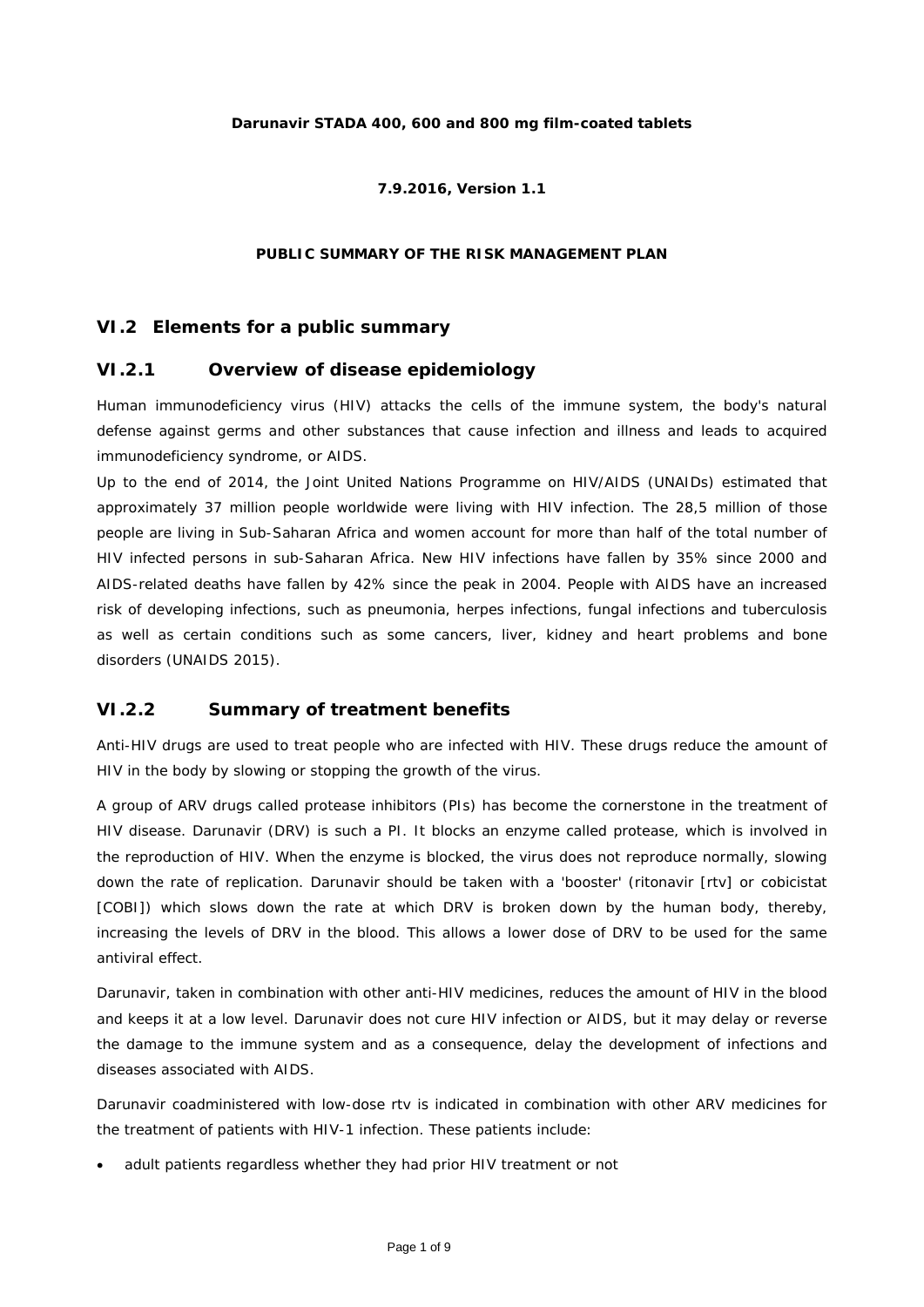• paediatric patients from the age of 3 years and ≥15 kg body weight

Other PIs are also available on the European market, including boosted lopinavir (LPV), atazanavir, indinavir, saquinavir, nelfinavir, tipranavir and fosamprenavir.

## **VI.2.3 Unknowns relating to treatment benefits**

Limited information is available on the use of rtv-boosted and COBI-boosted darunavir in patients aged 65 years and above. Experience with rtv-boosted and COBI-boosted darunavir in pregnant women is currently limited to case reports. It is not known whether DRV or COBI passes into human breast milk. It is recommended that mothers with HIV do not breast-feed their infants whilst being treated with darunavir.

Darunavir, rtv and COBI have not been studied in patients with severe hepatic and renal impairment, however no change in the dose of darunavir is required in patients with mildly or moderately decreased liver function and in patients with kidney impairment, including those with severe kidney impairment.

The safety and efficacy of DRV and COBI in children aged <18 years have not yet been established so the use of DRV /COBI in children < 18 years of age is not recommended.

Limited information is available on the use of DRV /COBI in patients co-infected with hepatitis B and/or hepatitis C. Appropriate laboratory testing should be conducted prior to initiating therapy with DRV /COBI and patients should be monitored during treatment.

## **VI.2.4 Summary of safety concerns**

| <b>Risk</b>                  | What is known                                                                                                                                                                                                                                                                                                                                                      | Preventability                                                                                                                                                                                                                                                                                                                               |
|------------------------------|--------------------------------------------------------------------------------------------------------------------------------------------------------------------------------------------------------------------------------------------------------------------------------------------------------------------------------------------------------------------|----------------------------------------------------------------------------------------------------------------------------------------------------------------------------------------------------------------------------------------------------------------------------------------------------------------------------------------------|
| <b>Severe skin reactions</b> | Rash has been observed as a<br>common side effect and severe<br>skin<br>reactions<br>been<br>has<br>observed as a rare side effect.<br>Patients with HIV are 15 times<br>more likely to visit their doctor<br>for common skin conditions than<br>patients not infected with HIV.<br>skin<br>conditions<br>These<br>can<br>sometimes be caused by other<br>viruses. | The rash is usually mild to<br>moderate in severity. However,<br>as a rash might also be a<br>symptom of a rare severe<br>situation, it is important to<br>contact your doctor if you<br>develop a rash. Your doctor will<br>advise you how to deal with<br>your symptoms and whether<br>your treatment with darunavir<br>should be stopped. |
|                              | In clinical trials, rash was mostly<br>mild to moderate in severity,<br>often occurring within the first 4<br>0f<br>weeks<br>treatment<br>and<br>resolving with continued dosing.                                                                                                                                                                                  |                                                                                                                                                                                                                                                                                                                                              |

### **Important identified risks**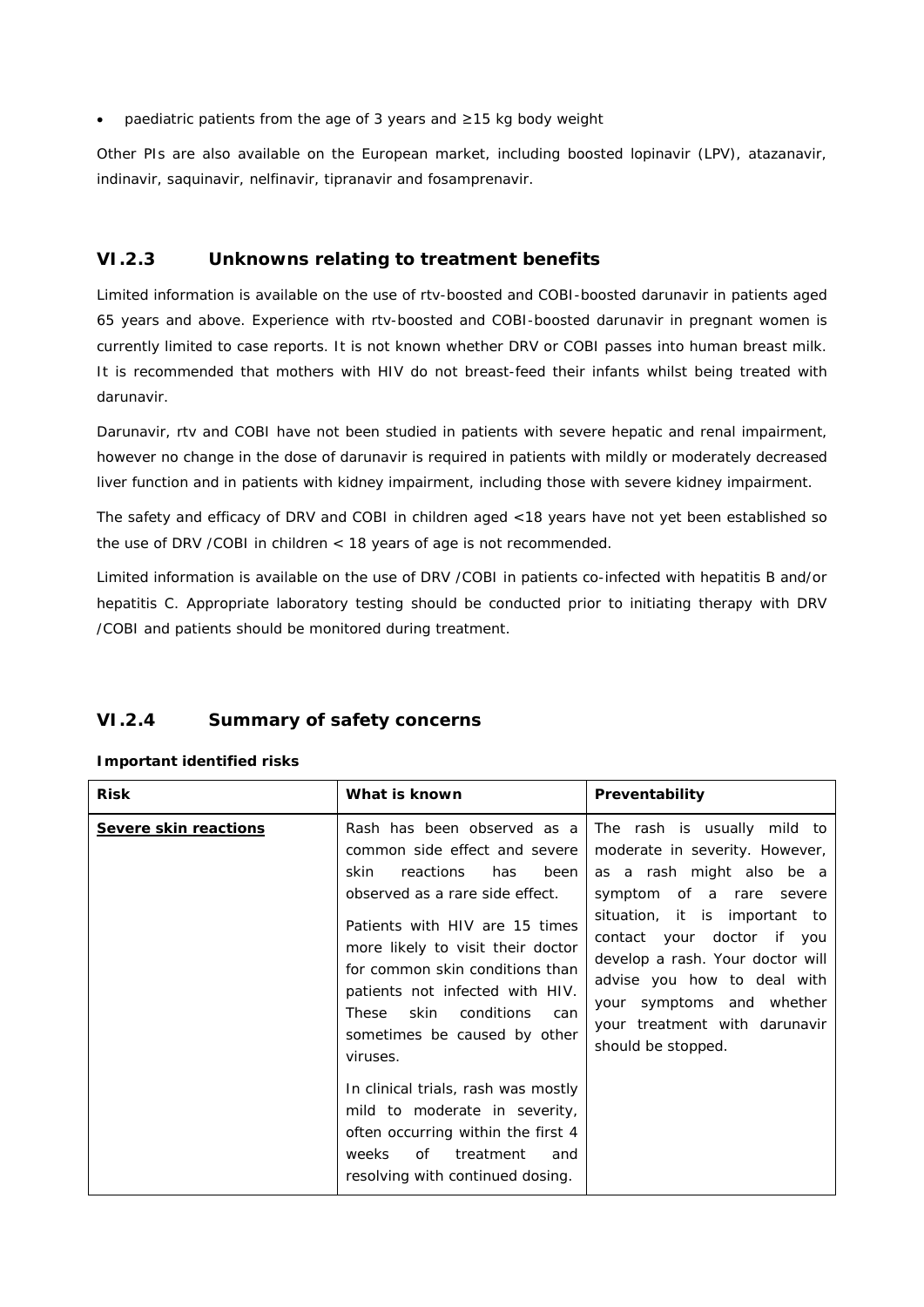| <b>Risk</b>                                                                            | What is known                                                                                                                                                                                                                              | Preventability                                                                                                                                                                                                                                                                                                                                                      |
|----------------------------------------------------------------------------------------|--------------------------------------------------------------------------------------------------------------------------------------------------------------------------------------------------------------------------------------------|---------------------------------------------------------------------------------------------------------------------------------------------------------------------------------------------------------------------------------------------------------------------------------------------------------------------------------------------------------------------|
|                                                                                        | The incidence of rash was higher<br>in patients with allergy to sulpha<br>medicines compared to those<br>without this allergy.                                                                                                             |                                                                                                                                                                                                                                                                                                                                                                     |
|                                                                                        | Infrequently,<br>a<br>rash<br>may<br>become severe or potentially<br>life-threatening.                                                                                                                                                     |                                                                                                                                                                                                                                                                                                                                                                     |
| Liver toxicity due to<br>medication (Hepatotoxicity)                                   | Side effects that involve the<br>liver (e.g., abnormal liver tests)<br>have been observed as common<br>side effects and hepatitis has<br>been observed as an uncommon<br>side effect.                                                      | Appropriate laboratory testing<br>should be<br>conducted<br>before<br>initiating<br>therapy<br>with<br>rtv-<br>boosted darunavir and patients<br>should be<br>monitored<br>during<br>treatment.                                                                                                                                                                     |
|                                                                                        | clinical trials, these side<br>In.<br>effects occurred more often in<br>both<br>HIV-I<br>patients<br>with<br>infection<br>and hepatitis B<br>or<br>C infection than in<br>hepatitis<br>HIV-I<br>patients<br>with<br>only<br>infection.     | Increased monitoring of liver<br>tests should be considered in<br>patients with underlying chronic<br>hepatitis, cirrhosis (a chronic<br>disease which interferes with<br>normal liver function), or in<br>who<br>have<br>patients<br>pre-<br>treatment abnormal liver tests,<br>especially during<br>the<br>first<br>months of rtv-boosted darunavir<br>treatment. |
| <u>High blood sugar</u><br>(Hyperglycaemia)                                            | Diabetes or an increase in blood<br>sugar has been observed as an<br>uncommon side effect.                                                                                                                                                 | General prevention according to<br>standard medical practices is<br>applicable.                                                                                                                                                                                                                                                                                     |
|                                                                                        | darunavir<br>adults,<br>in<br>the<br>incidence of blood sugar-related<br>side effects was similar for<br>with<br>patients<br>treated<br>rtv-<br>boosted darunavir as compared<br>to patients treated with rtv-<br>boosted lopinavir (LPV). | In several clinical trials with $\vert$ No specific measures can be<br>recommended in the absence of<br>identified specific preventable<br>risk factors.                                                                                                                                                                                                            |
|                                                                                        | Treatment-related increase<br>- in<br>blood sugar occurred frequently<br>in DRV/rtv clinical trials and was<br>also observed during DRV/COBI<br>serious<br>clinical<br>trials,<br>but<br>abnormalities were infrequent.                    |                                                                                                                                                                                                                                                                                                                                                                     |
| Abnormal blood values for<br>lipid factors (Lipids are<br>cholesterol and fatty acids) | Blood lipid-related side effects<br>have been observed as common<br>side effects.                                                                                                                                                          | General prevention according to<br>standard medical practices is<br>applicable.                                                                                                                                                                                                                                                                                     |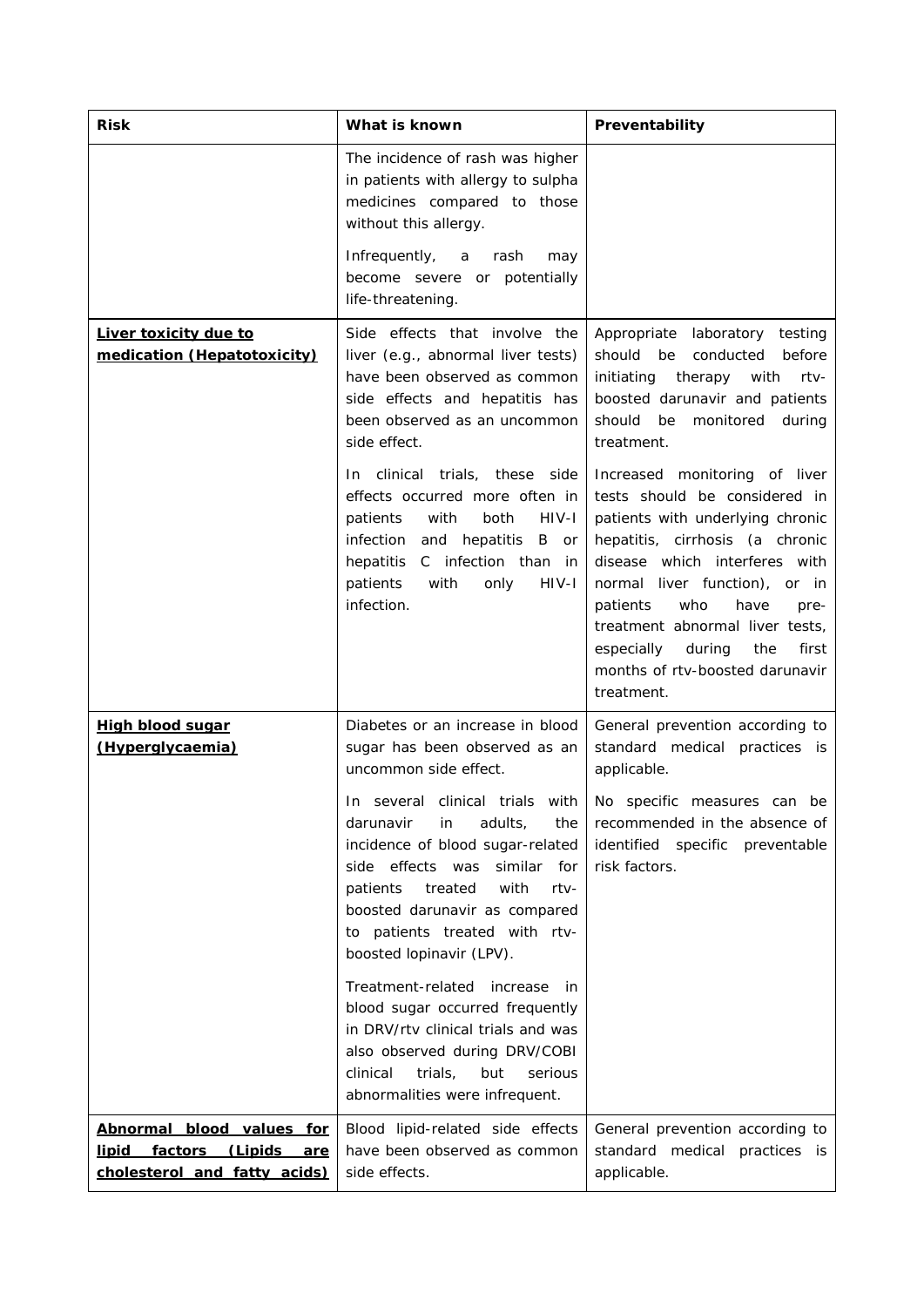| <b>Risk</b>                                                                                                                                                                                                                                                                    | What is known                                                                                                                                                                                                                                                                                                                                                                                                                                                                                                                                                                                                                                                                                                                                                                                                                                                  | Preventability                                                                                                                                                                                                                                                                    |
|--------------------------------------------------------------------------------------------------------------------------------------------------------------------------------------------------------------------------------------------------------------------------------|----------------------------------------------------------------------------------------------------------------------------------------------------------------------------------------------------------------------------------------------------------------------------------------------------------------------------------------------------------------------------------------------------------------------------------------------------------------------------------------------------------------------------------------------------------------------------------------------------------------------------------------------------------------------------------------------------------------------------------------------------------------------------------------------------------------------------------------------------------------|-----------------------------------------------------------------------------------------------------------------------------------------------------------------------------------------------------------------------------------------------------------------------------------|
| (Lipid Abnormalities)                                                                                                                                                                                                                                                          | In clinical trials in adults, the<br>incidence of lipid-related side<br>effects was similar or lower in<br>treated<br>with<br>subjects<br>rtv-<br>boosted darunavir compared to<br>rtv-boosted LPV. In 1 clinical<br>trial, the incidence of lipid-<br>related side effects was lower in<br>800<br>rtv-boosted<br>the<br>mg<br>darunavir qd group compared to<br>600<br>rtv-boosted<br>the<br>mg<br>darunavir bid group.                                                                                                                                                                                                                                                                                                                                                                                                                                       | No specific measures can be<br>recommended in the absence of<br>identified specific preventable<br>risk factors.                                                                                                                                                                  |
| <b>Inflammation of the</b><br>pancreas (Pancreatitis)                                                                                                                                                                                                                          | Inflammation of the pancreas<br>been<br>observed<br>has<br>as<br>an<br>uncommon side effect.<br>In 2 clinical trials, no difference<br>in the incidence of pancreas-<br>related side effects was noted<br>between rtv-boosted darunavir-<br>rtv-boosted<br>LPV-treated<br>and<br>subjects.                                                                                                                                                                                                                                                                                                                                                                                                                                                                                                                                                                     | No specific measures can be<br>recommended in the absence of<br>identified specific preventable<br>risk factors.                                                                                                                                                                  |
| <u>The immune system begins</u><br>to recover, but then<br>responds to a previously<br>acquired infection with an<br>overwhelming inflammatory<br>response that makes the<br>symptoms of infection worse<br>(Immune reconstitution)<br>inflammatory syndrome<br><u>[IRIS])</u> | reconstitution<br>Immune<br>inflammatory<br>syndrome<br>has<br>been observed as an uncommon<br>side effect.<br>In HIV -infected patients with<br>severe immune deficiency at the<br><b>HIV</b><br>start<br>οf<br>therapy,<br>an<br>inflammatory reaction to non-<br>symptomatic<br>remaining<br>or<br>germs from previous infections<br>(e.g. virus, bacteria, fungus,<br>etc.)<br>may arise<br>and cause<br>serious clinical conditions, or<br>of<br>aggravation<br>pre-existing<br>symptoms.<br>Typically,<br>such<br>reactions have been observed<br>within the first weeks or months<br>of initiation of HIV therapy.<br>believed<br>It<br>is<br>that<br>these<br>due<br>reactions<br>are<br>to<br>an<br>the<br>improvement<br>in<br>body's<br>immune response, enabling the<br>body to fight infections that may<br>have<br>been<br>present<br>with<br>no | Tell your doctor immediately if<br>you notice any symptoms of<br>infection (for example enlarged<br>lymph nodes and fever). Any<br>inflammatory symptoms should<br>be evaluated by your health care<br>professional<br>and<br>appropriate<br>treatment started when<br>necessary. |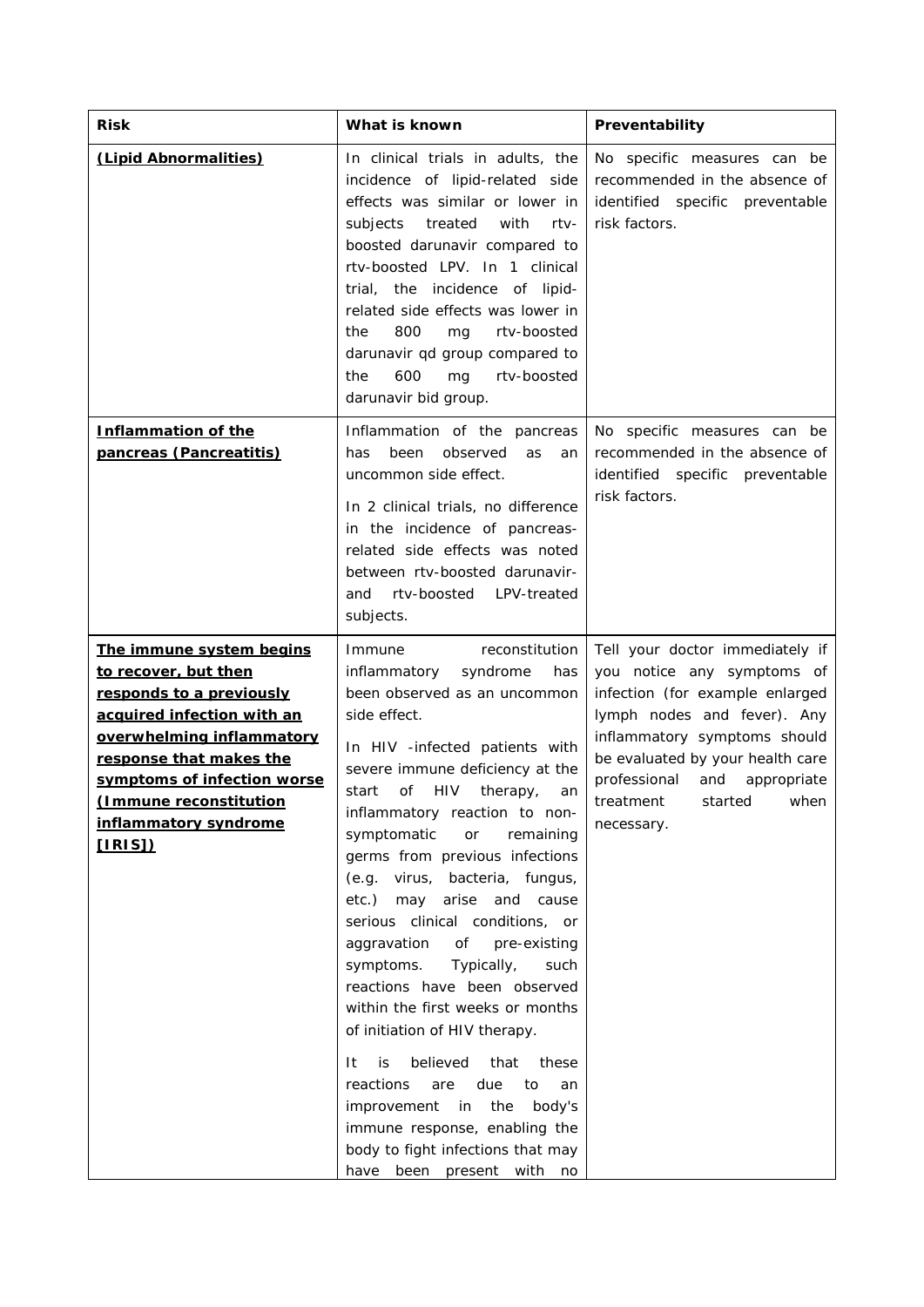| <b>Risk</b>                                                                                                                                                      | What is known                                                                                                                                                                                                                                                                                                                                                                                                                                                                      | Preventability                                                                                                                                                                                                                                                                                                                                                                                                 |
|------------------------------------------------------------------------------------------------------------------------------------------------------------------|------------------------------------------------------------------------------------------------------------------------------------------------------------------------------------------------------------------------------------------------------------------------------------------------------------------------------------------------------------------------------------------------------------------------------------------------------------------------------------|----------------------------------------------------------------------------------------------------------------------------------------------------------------------------------------------------------------------------------------------------------------------------------------------------------------------------------------------------------------------------------------------------------------|
|                                                                                                                                                                  | obvious symptoms.                                                                                                                                                                                                                                                                                                                                                                                                                                                                  |                                                                                                                                                                                                                                                                                                                                                                                                                |
| <b>Development of drug</b><br>resistance (The ability of the<br>virus to reproduce during<br>treatment with an anti-HIV<br>drug, making the drug<br>ineffective) | some patients, the virus<br>In.<br>becomes resistant to the anti-<br>HIV drug. This may also occur<br>during treatment with a PI such<br>as darunavir. When the virus<br>becomes resistant to one PI,<br>other PIs and anti-HIV drugs<br>may also not be effective, which<br>limits the number of treatment<br>options available to the patient.                                                                                                                                   | In deciding to initiate treatment<br>darunavir, your<br>with<br>doctor<br>should give careful consideration<br>to your history of previous HIV<br>treatments. A blood test should<br>be performed to find out if the<br>likely<br>drug<br>is<br>to<br>work<br>('resistance testing').                                                                                                                          |
|                                                                                                                                                                  | Overall, the proportion of adults<br>unable to maintain suppression<br>of viral load was lower in<br>with<br>treated<br>$rtv-$<br>patients<br>boosted darunavir than in the<br>control group and low in patients<br>with<br>DRV<br>treated<br>/COBI,<br>reducing<br>the<br>risk<br>οf<br>development of resistance.                                                                                                                                                                |                                                                                                                                                                                                                                                                                                                                                                                                                |
| <b>Overdose due to medication</b><br><u>error</u>                                                                                                                | There are different forms and<br>tablet strengths of darunavir<br>available (75-, 150-, 400-, 600-<br>and 800-mg tablets) and as a<br>result there<br>is<br>risk<br>a a<br>for<br>prescribing,<br>dispensing<br>and<br>administration errors that could<br>also result in an overdose.<br>There is a risk that patients on<br>the 2 x 400-mg qd regimen<br>erroneously switch to a 2 x 800-<br>mg qd regimen instead of the 1<br>x 800-mg qd regimen, resulting<br>in an overdose. | The<br>product<br>information<br>clear<br>contains<br>dosing<br>instructions. The different forms<br>and<br>tablet<br>strengths<br>of<br>darunavir, i.e. 75-, 150-, 400-,<br>600- and 800-mg tablets, are<br>indicated<br>clearly<br>the<br>on<br>in<br>packaging<br>colour-<br>a<br>differentiated bubble and wave,<br>the dose amount is debossed on<br>each tablet that has a strength-<br>specific colour. |
| Drug-drug interactions                                                                                                                                           | Interactions<br>between<br>$rtv-$<br>boosted<br>COBI-boosted<br>or<br>darunavir and other drugs may<br>Coadministration<br>occur.<br>of<br>darunavir and rty or COBI,<br>together with medicines which<br>are broken down by the same<br>(enzymes),<br>mechanisms<br>may<br>result in increased blood levels<br>of such medicines. This could<br>prolong<br>their<br>increase<br>or                                                                                                | product<br>information<br>The<br>contains clear recommendations<br>on drugs that should not be<br>combined with darunavir<br>or<br>actions to be taken by your<br>healthcare professional such as<br>dose adjustment based upon<br>drug monitoring.                                                                                                                                                            |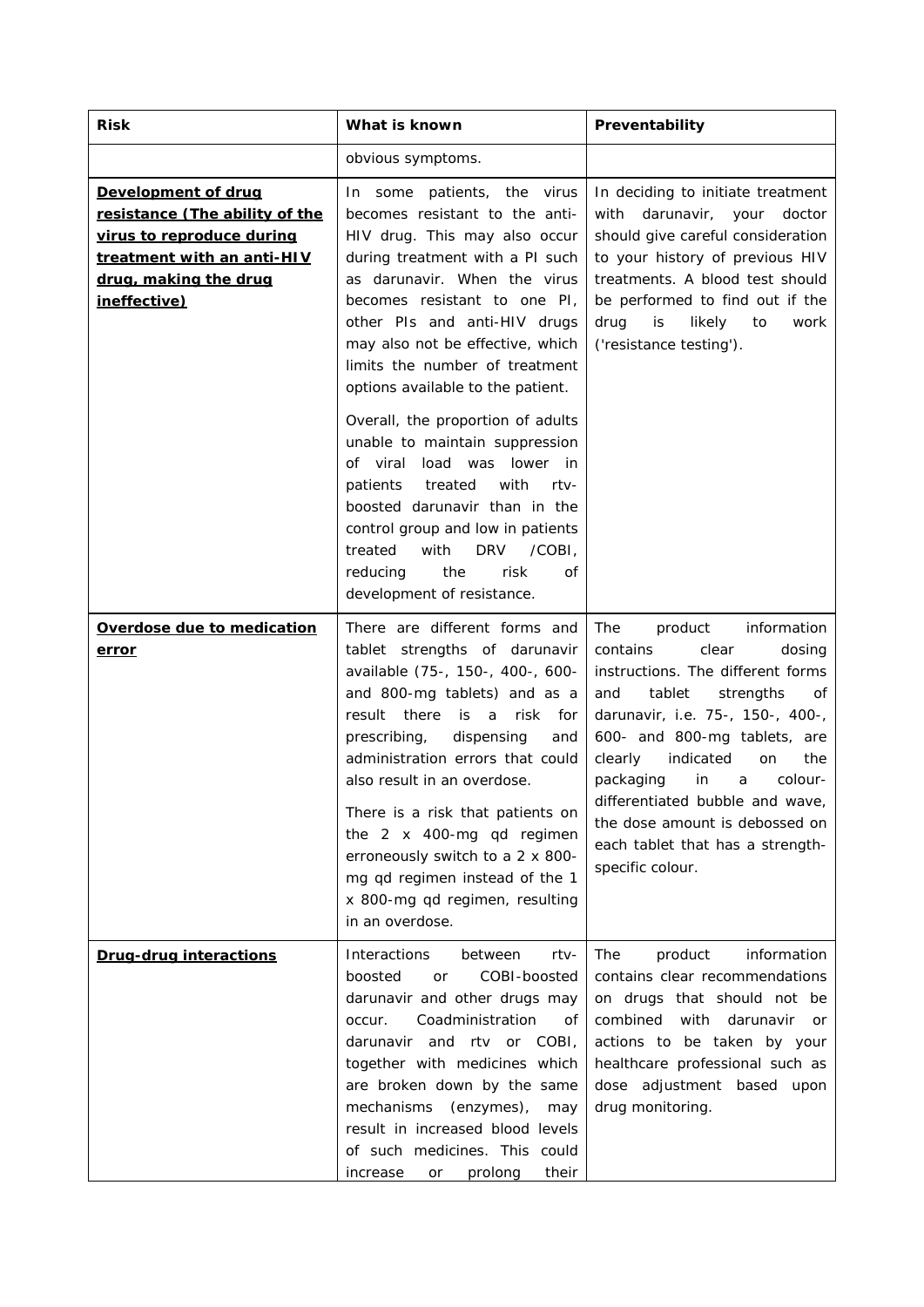| <b>Risk</b> | What is known                                                                                                                                                                                       | Preventability |
|-------------|-----------------------------------------------------------------------------------------------------------------------------------------------------------------------------------------------------|----------------|
|             | therapeutic effect and side<br>effects, which may be serious<br>and potentially life-threatening.<br>Some products may increase the<br>breakdown of<br>darunavir.<br>resulting in loss of efficacy. |                |
|             |                                                                                                                                                                                                     |                |

# **Important potential risks**

| <b>Risk</b>                                                                                                                                                                                                                                                    | What is known (Including reason why it is considered a<br>potential risk)                                                                                                                                                                                                                                                                                                                                                                                                                          |
|----------------------------------------------------------------------------------------------------------------------------------------------------------------------------------------------------------------------------------------------------------------|----------------------------------------------------------------------------------------------------------------------------------------------------------------------------------------------------------------------------------------------------------------------------------------------------------------------------------------------------------------------------------------------------------------------------------------------------------------------------------------------------|
| <b>Heart attack (Coronary</b><br><u>artery events)</u>                                                                                                                                                                                                         | High blood sugar and increase in blood lipids such as cholesterol,<br>which are considered identified risks, are risk factors for developing<br>heart attack. In clinical trials conducted in adults, the heart attack-<br>related events were uncommon and did not increase over time.                                                                                                                                                                                                            |
| <b>ECG abnormalities indicating</b><br>a risk for heart rate disorders<br>(Cardiac conduction<br>abnormalities)                                                                                                                                                | Although the available data in the clinical trials did not indicate a<br>risk for cardiac conduction abnormalities and/or a risk for<br>potentially life-threatening heart rate disorders, this issue is kept<br>under evaluation because of the potential clinical relevance.                                                                                                                                                                                                                     |
| <b>Epileptic incident</b><br>(Convulsions)                                                                                                                                                                                                                     | In animal studies, convulsions have been observed in young<br>animals, equivalent to <2 years of age in humans. Therefore,<br>darunavir is not authorised for use in children <3 years of age.                                                                                                                                                                                                                                                                                                     |
| <b>Growth abnormalities in</b><br>children                                                                                                                                                                                                                     | No side effects related to growth abnormalities were reported in the<br>clinical trials in children. However, HIV-1-infected children are<br>shorter compared to children not infected with HIV-1.                                                                                                                                                                                                                                                                                                 |
| <u>Drug use in patients for</u><br><u>whom darunavir in</u><br>combination with COBI is not<br>approved (Off-label use of<br>DRV / COBI in the paediatric<br>population and in ARV<br>treatment-experienced<br>patients with HIV-1 RNA ><br>100,000 copies/mL) | Use of darunavir/COBI in HIV-infected patients for whom the drug<br>is not approved may occur, including use in children.<br>Use of darunavir/COBI in these patients would not necessarily lead<br>to side effects.                                                                                                                                                                                                                                                                                |
| <b>Kidney toxicity due to</b><br>medication (Renal toxicity of<br>DRV /COBI)                                                                                                                                                                                   | Measuring creatinine in the blood is a well-known test to evaluate<br>the function of the kidneys.<br>Cobicistat has been shown to decrease the elimination of creatinine<br>from the blood (creatinine clearance) without any further effect on<br>the function of the kidneys.<br>Darunavir/COBI should therefore not be given in patients with a<br>low rate of creatinine clearance if the dose of another drug (e.g.<br>emtricitabine, lamivudine, tenofovir disoproxil fumarate, or adefovir |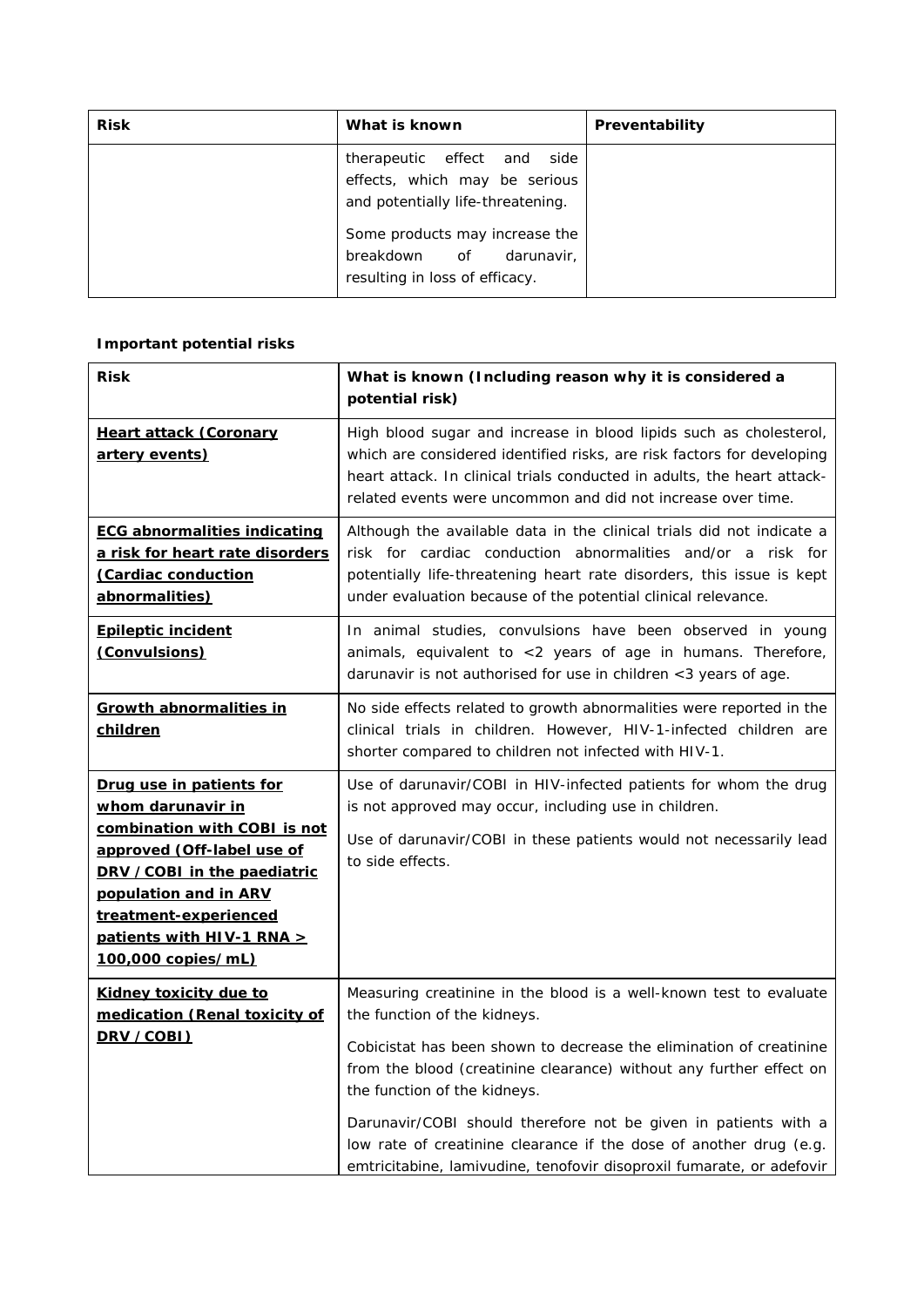| <b>Risk</b> | What is known (Including reason why it is considered a<br>potential risk)                                                                                                                 |
|-------------|-------------------------------------------------------------------------------------------------------------------------------------------------------------------------------------------|
|             | dipivoxil) is to be adjusted based upon the creatinine clearance.                                                                                                                         |
|             | There is currently not enough information to determine whether<br>coadministration of DRV/COBI and tenofovir disoproxil fumarate is<br>associated with a greater risk of kidney toxicity. |
|             | The effects on the kidneys should be monitored when DRV/COBI<br>and tenofovir disoproxil fumarate are being given together.                                                               |

### **Missing information**

| <b>Risk</b>                                                                       | What is known                                                                                                                                                                                                                                                                                                                                                                                                                                                                                                                                                                                                                                   |
|-----------------------------------------------------------------------------------|-------------------------------------------------------------------------------------------------------------------------------------------------------------------------------------------------------------------------------------------------------------------------------------------------------------------------------------------------------------------------------------------------------------------------------------------------------------------------------------------------------------------------------------------------------------------------------------------------------------------------------------------------|
| DRV when used with rtv and COBI                                                   |                                                                                                                                                                                                                                                                                                                                                                                                                                                                                                                                                                                                                                                 |
| Older People (65 years and<br>above)                                              | As limited information is available on the use of rtv-boosted and<br>COBI-boosted darunavir in patients aged 65 years and above,<br>caution should be exercised in the administration of darunavir in<br>older patients, reflecting the greater frequency of decreased liver<br>function and of concomitant disease or other therapy.                                                                                                                                                                                                                                                                                                           |
| <b>Pregnant and breast-feeding</b><br><u>women</u>                                | Experience with rtv-boosted and COBI-boosted darunavir in<br>pregnant women is currently limited to case reports. One clinical<br>trial to assess the pharmacokinetics (what the body does with the<br>drug) of rtv-boosted darunavir is ongoing in this population. This<br>trial will be amended to include also COBI-boosted darunavir.<br>HIV may be carried through the breast milk to the infant during<br>nursing. It is not known whether DRV or COBI passes into human<br>breast milk. It is recommended that mothers with HIV do not<br>breast-feed their infants whilst being treated with darunavir.                                |
| <b>Subjects with severely</b><br>decreased liver function<br>(hepatic impairment) | Darunavir, rtv and COBI have not been studied in patients with<br>severely decreased liver function and therefore should not be used<br>in these patients. No change in the dose of darunavir is required in<br>patients with mildly or moderately decreased liver function.                                                                                                                                                                                                                                                                                                                                                                    |
| <b>Subjects with decreased</b><br>kidney function (renal<br><i>impairment)</i>    | No dose adjustment of darunavir is required for patients with<br>kidney impairment, including those with severe kidney impairment.<br>DRV/COBI has not been studied in patients receiving dialysis, and,<br>therefore, no recommendation can be made for these patients.<br>DRV/COBI should not be started in patients with mild kidney<br>impairment and receiving treatment with certain anti-HIV drugs<br>that require dose adjustment for the kidney impairment. A study is<br>ongoing which will provide additional information relevant to the<br>safety of DRV/COBI in HIV-1 infected adults with mild to moderate<br>kidney impairment. |
| Darunavir (DRV) when used with ritonavir (rtv)                                    |                                                                                                                                                                                                                                                                                                                                                                                                                                                                                                                                                                                                                                                 |
| Long-term safety data in                                                          | One 48 Week clinical trial has been performed with rtv-boosted                                                                                                                                                                                                                                                                                                                                                                                                                                                                                                                                                                                  |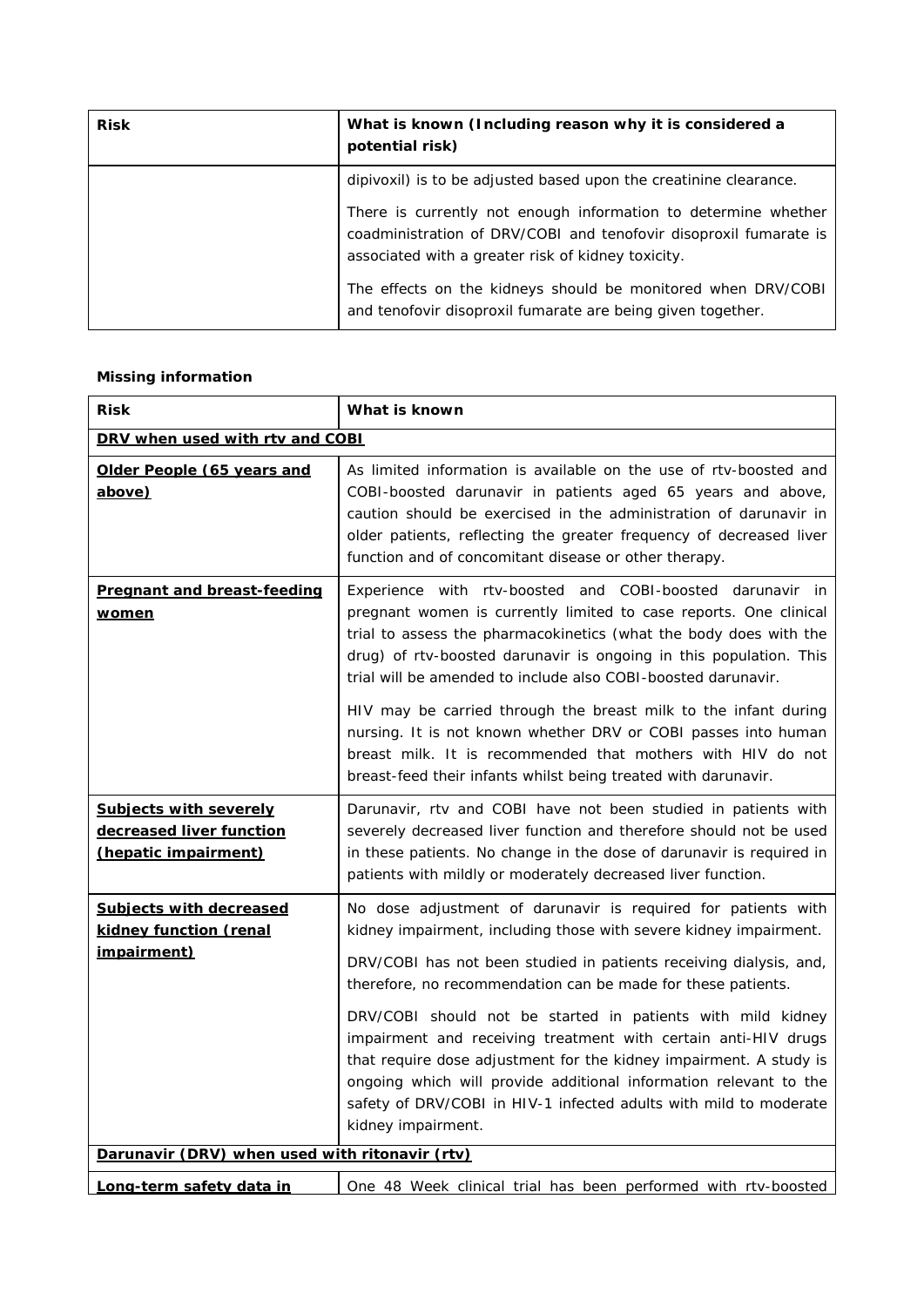| <b>Risk</b>                                                                    | What is known                                                                                                                                                                                                                                                                                                                                                                                                                                                                                                                                                                                                                                                                                           |
|--------------------------------------------------------------------------------|---------------------------------------------------------------------------------------------------------------------------------------------------------------------------------------------------------------------------------------------------------------------------------------------------------------------------------------------------------------------------------------------------------------------------------------------------------------------------------------------------------------------------------------------------------------------------------------------------------------------------------------------------------------------------------------------------------|
| children from 3 to 17 years of<br><u>age</u>                                   | darunavir in 21 HIV-1-infected patients aged from 3 to <6 years<br>and weighing between 10 and <20 kg, who had received prior HIV<br>treatment. Two clinical trials have been performed to assess the 48<br>Week safety of the use of darunavir in children aged from 3 to 17<br>years of age: one clinical trial in 12 ARV-treated adolescents aged<br>from 12 to 17 years of age and weighing ≥40 kg who did not have<br>prior HIV treatment, and one clinical trial in HIV-1-infected<br>paediatric subjects from 6 to 17 years of age who did have prior<br>HIV treatment. Additional long-term safety data in these subjects is<br>collected through a continued access trial TMC 114-TiDP29-C232. |
|                                                                                | The EPPICC study monitors the use of darunavir in children and<br>adolescents with HIV infection in a "real world" setting within<br>EPPICC and monitors patient safety in the short- to long-term.                                                                                                                                                                                                                                                                                                                                                                                                                                                                                                     |
| Darunavir (DRV) when used with cobicistat (COBI)                               |                                                                                                                                                                                                                                                                                                                                                                                                                                                                                                                                                                                                                                                                                                         |
| Long-term safety of<br>DRV/COBI in adults                                      | Currently clinical trials which will provide information on the use of<br>DRV / COBI for longer than 24 weeks are ongoing.                                                                                                                                                                                                                                                                                                                                                                                                                                                                                                                                                                              |
| Children <18 years of age                                                      | The safety and efficacy of DRV and COBI in children aged <18<br>years have not yet been established so the use of DRV /COBI in<br>children < 18 years of age is not recommended.                                                                                                                                                                                                                                                                                                                                                                                                                                                                                                                        |
| <b>Subjects infected with HIV</b><br>and also with either HBV or<br><b>HCV</b> | Limited information is available on the use of DRV / COBI in patients<br>co-infected with hepatitis Band/or hepatitis C.<br>Patients with pre-existing liver abnormality or dysfunction,<br>including chronic active hepatitis B or hepatitis C, have an<br>increased risk for liver function abnormalities. In case antiviral<br>therapy for hepatitis B or hepatitis C is given together with<br>DRV/COBI, please refer to the relevant product information for<br>these medicinal products.<br>Appropriate laboratory testing should be conducted prior to<br>initiating therapy with DRV / COBI and patients should be monitored<br>during treatment.                                               |

# **VI.2.5 Summary of additional risk minimisation measures by safety concern**

Not applicable

# **VI.2.6 Planned post authorisation development plan**

Not applicable